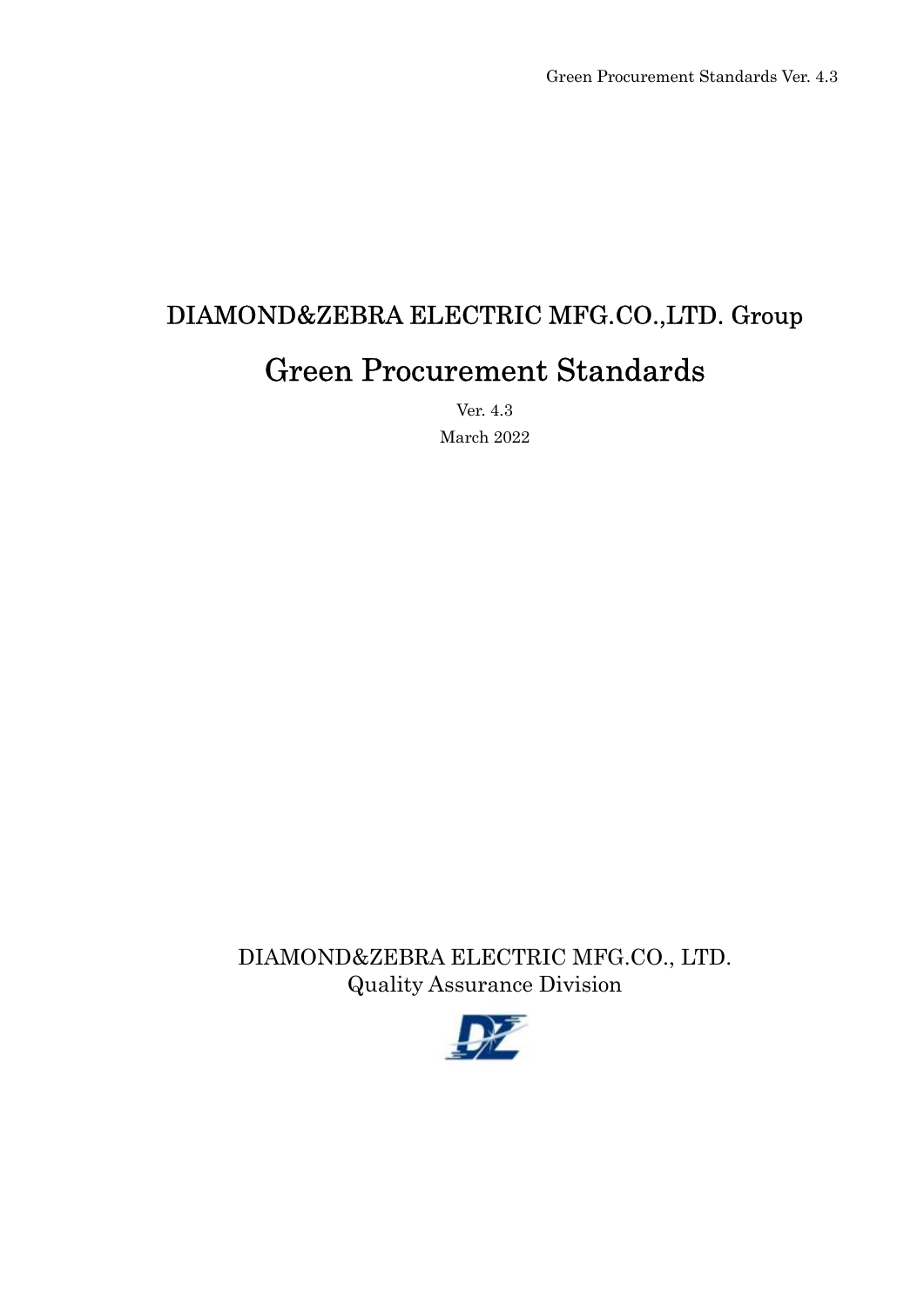#### Contents

- <1> Basic Environmental Policy
- <2> Description of Specific Initiatives
	- 1. Applicable Range
	- 2. Definition of Terms
	- 3. DIAMOND&ZEBRA ELECTRIC MFG.CO.,LTD. Group Management Standards for Environmentally Hazardous Substances
	- 4. Evaluation of Business Partners (Supplier)
	- 5. Conflict Minerals
	- 6. Request for Submission of Survey Data
	- 7. Reference Website
	- 8. Inquires

Appendix 1. "Banned Substance (substances prohibited from inclusion in products and packaging materials)"

Appendix 2. "Prohibited Substances in the Manufacturing Process"

Appendix 3. "Contained Controlled Substances (substances requiring knowledge of presence or

absence, amount contained, location of use, usage, etc.)"

- Appendix 4. "Reference Laws and Regulations Notation Number"
- Appendix 5. "Questionnaires about Chemical Substances Management System"
- Appendix 6. "How to Fill Out and Submit Documents"
- Appendix 7. "Inclusion Confirmation Form"
- Appendix 8. "Certificate of Non-use"
- Appendix 9. "High Precision Analysis Data List"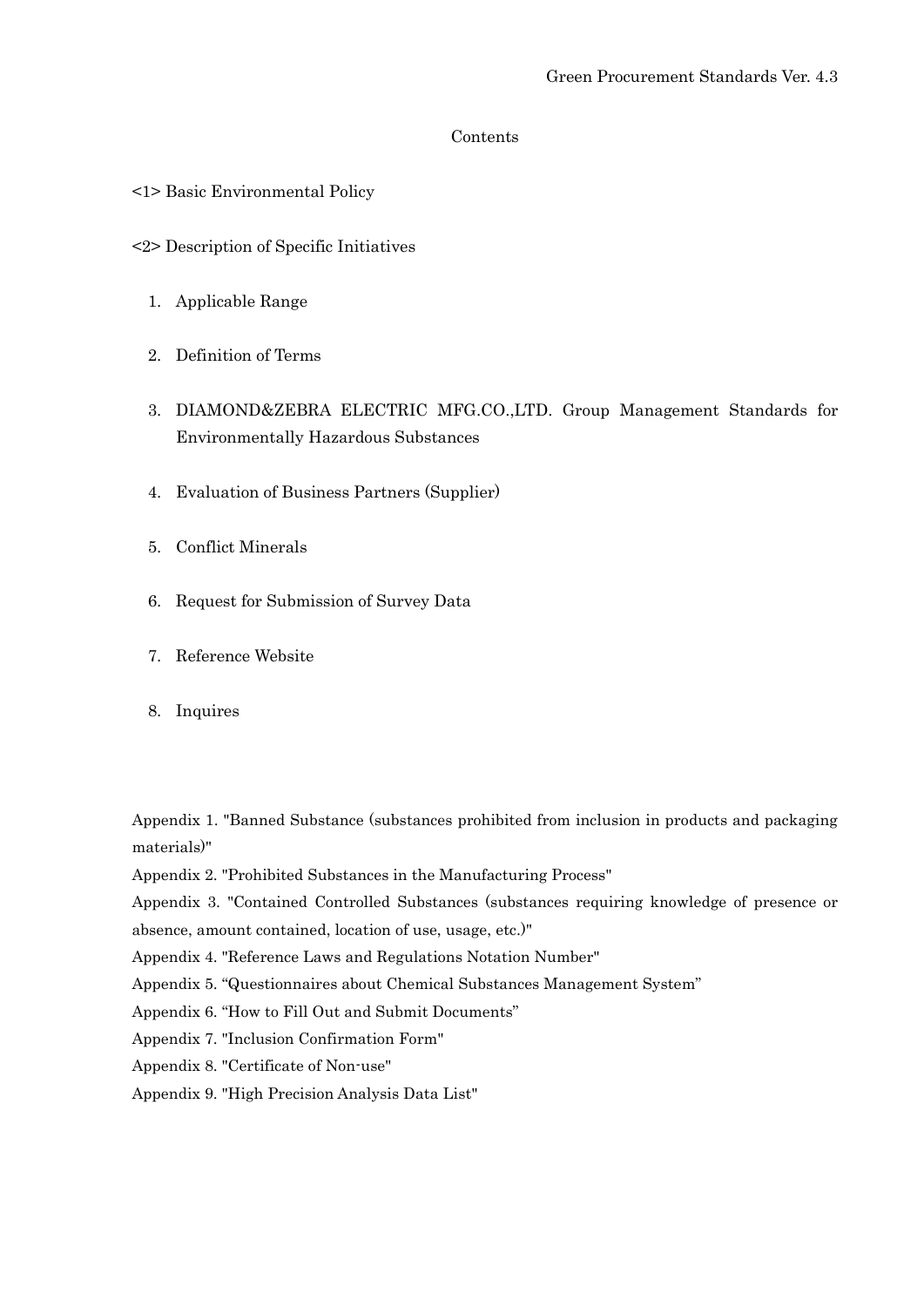## <1> Basic Environmental Policy

DIAMOND ELECTRIC HOLDINGS is based on our management philosophy of "contributing to the development of our customers through "Manufacturing " building trust and contributing to the affluence of society". We have been working in "Manufacturing" for a long time as a company that supports the freedom of movement and the comfort of life that people get from their cars.

 Now, as a company that excels in the utilization of energy, we continue to challenge and contribute to a society that can be connected as a public institution and as a "Manufacturing company" by striving to develop technologies that contribute to the global environment and "Manufacturing". I will declare it here again.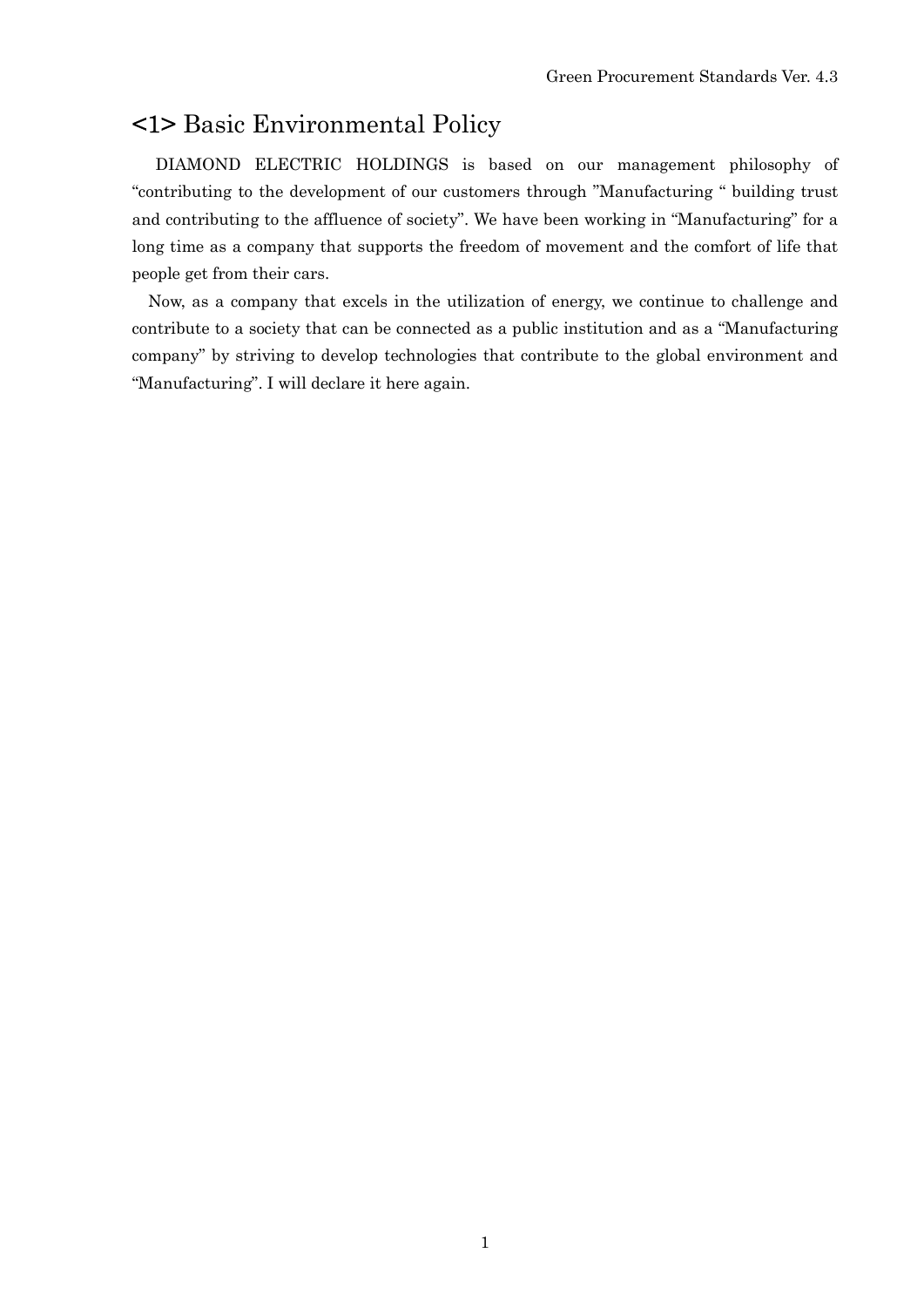# <2> Description of Specific Initiatives

#### 1. Applicable Range

Applies to products, components, auxiliary materials and packaging materials procured by the DIAMOND&ZEBRA ELECTRIC MFG.CO.,LTD. Group.

#### 2. Definition of Terms

1) Environmentally Hazardous Substances

 Refers to substances the DIAMOND&ZEBRA ELECTRIC MFG.CO.,LTD. Group has determined to have a significant

impact on the global environment and the human body.

2) Homogeneous Materials

 Refers to materials that cannot be mechanically broken down into different materials. Homogeneous: Entire composition is uniform

 Example: Plastics, glass, metals, alloys, paper, boards, resins, coating Mechanically Broken Down: Refers to basically materials that can be separated and broken down by mechanical action such, removal of screws, smashing, grinding and polishing.

3) Containment

 Refers to components constructing the product or substances added, filled, mixed or adhered to materials used for the components regardless of intentional or not.

4) Impurities

 Refers to substances contained in natural materials that cannot be technically removed in the purification process as industrial materials also substances that occur in the synthesis reaction process that cannot be technically removed.

5) Chemical substances

 Refers to elemental units and chemical compounds that exist in nature or elements or their chemical compounds obtained in an arbitrary manufacturing process.

 Additives necessary to maintain stability or impurities occurring from the processed used are included. However, solvents that can be separated without affecting the change in composition or stability of single chemical substances are excluded.

Example: lead oxide, nickel chloride, benzene, etc.

6) Mixture

Refers to a mixture of 2 or more chemical substances.

Example: Paint, ink, ingot alloy, solder, adhesive, resin pellet, etc.

7) Article

 Refers to the specific shape, appearance or design assigned during manufacturing that will greatly determine the function in end use rather than the function fulfilled by the chemical composition.

Example: Metal plate materials, gears, integrated circuits, electrical products,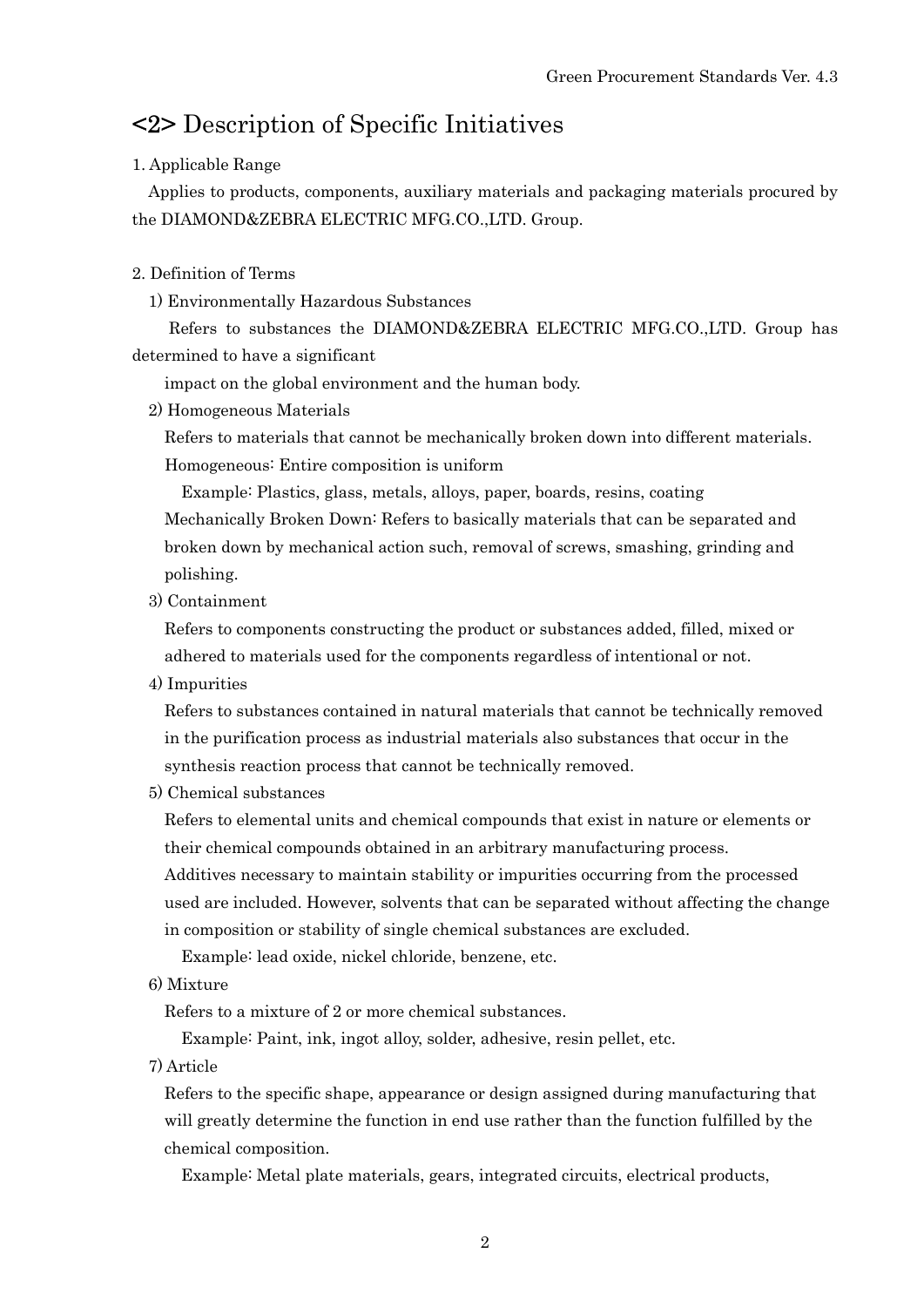transport equipment, etc.

8) SVHC: Substances of Very High Concern

 Refers to carcinogenic substances, mutagenic substances, reprotoxic substances and non-biodegradable chemical substances that accumulate in the environment and living organisms that are published on a list of substances subject approval by the European Administrative Agency.

SVHC will be appended and revised each time

9) Auxiliary Materials

 Refers to components not listed in the component list of the manufacturing specifications and refers to flux, diluents (thinner, alcohol), cleaning agents, masking materials / tape, packing tape, marker pens, ink, cushioning materials, desiccant, etc.

10) Domestic VT62474

 Domestic VT 62474 is the abbreviation for IEC TC 111 VT62474 Japan National Committee and is one of the subcommittees established by the National Committee of IEC/TC111 (Secretariat: JEITA Environment Division) and is a domestic organization that can reflect the Japan's opinion regarding IEC62474 on attending international conferences and international voting.

11) chemSHERPA

 Information dissemination scheme for communicating information on chemical substances contained in products that can be used throughout the supply chain developed under the leadership of the Ministry of Economy, Trade and Industry.

3. DIAMOND&ZEBRA ELECTRIC MFG.CO.,LTD. Group Management Standards for Environmentally Hazardous Substances

The management standards of the DIAMOND&ZEBRA ELECTRIC MFG.CO.,LTD. Group's environmentally hazardous substances are as described below.

However, please understand that there may be additional requirements in accordance with future changes in international laws and various countries' regulations.

1) Substances subject to environmental impact

(a) Prohibited substances

 Addition of prohibited substances to products and packaging materials and inclusion or use of impurities beyond the threshold value is strictly prohibited.

 The inspection for environmentally harmful substances should not only consist of inspection of content of materials but also continually check for contamination or use and transfer to products.

Substances prohibited from use are indicated below.

Appendix 1. "Banned Substance"

Appendix 2. "Prohibited Substances in the Manufacturing Process"

\*About applicable portion of Red phosphorus

(1) Applicable portion is a resin part where an electric field is applied regardless of DC, AC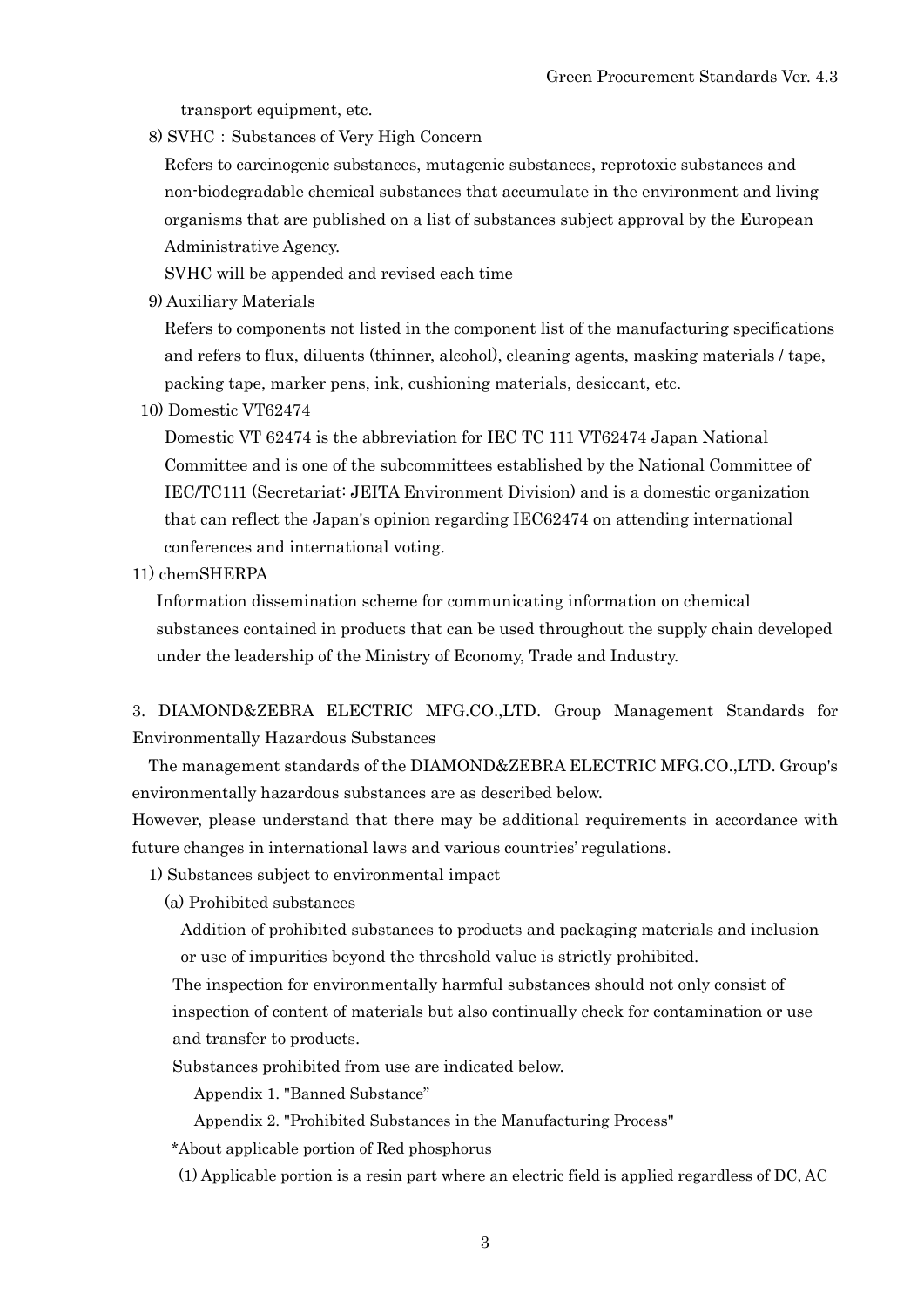and its voltage.

 However, because water resistant coating etc. are done Excluding cases where the generation of phosphoric acid is suppressed.

In this case, please submit phosphate bleedout test data.

 For confirmation and consultation of test conditions etc., please contact our company inquiries

(2) About collapse prevention film

 Please use polyethylene (PE) for collapse prevention film that directly contacts products and parts.

 Phthalate ester may be used as a plasticizer in polyvinyl chloride film and there is a possibility that the phthalate ester may be migrated to products and parts

 And please use packing trays that make direct contact with products / parts also made of polyethylene

(b) Contained Controlled Substances

 Substances requiring knowledge of presence or absence, amount contained, location of use, usage, etc., are indicated below.

ⅰ)Appendix 3. "Contained Controlled Substances"

ⅱ) Substances designated by REACH \*SVHC.

 \* It is necessary to report containment details when the content of substances falling under SVHC exceeds 1,000 ppm.

2) Contained environmental hazardous substances threshold value

(a) Prohibited substances must not intentionally be added.

However, application exemption use such as RoHS directives is excluded.

 (b)The threshold value of impurities for applicable environmentally hazardous substances of the DIAMOND&ZEBRA ELECTRIC MFG.CO.,LTD. Group is indicated

in the applicable range of the

 Appendix below. However, inclusion or use of substances of Appendix 2 "Prohibited Substances in the Manufacturing Process" is strictly prohibited.

Appendix 1. "Banned Substance"

Appendix 3. "Contained Controlled Substances"

(c) REACH SVHC shall contain less than 1,000 ppm for each substance.

4. Evaluation of Business Partners (Supplier)

The DIAMOND&ZEBRA ELECTRIC MFG.CO.,LTD. Group will evaluate the environmental management system of new business partners and when the DIAMOND&ZEBRA ELECTRIC MFG.CO.,LTD. Group considers an evaluation is necessary.

 1) Construction of environmentally hazardous substance management system Please construct and maintain and same management system as "Guidelines for Management of Chemical Substances in Products" issued by the Article Management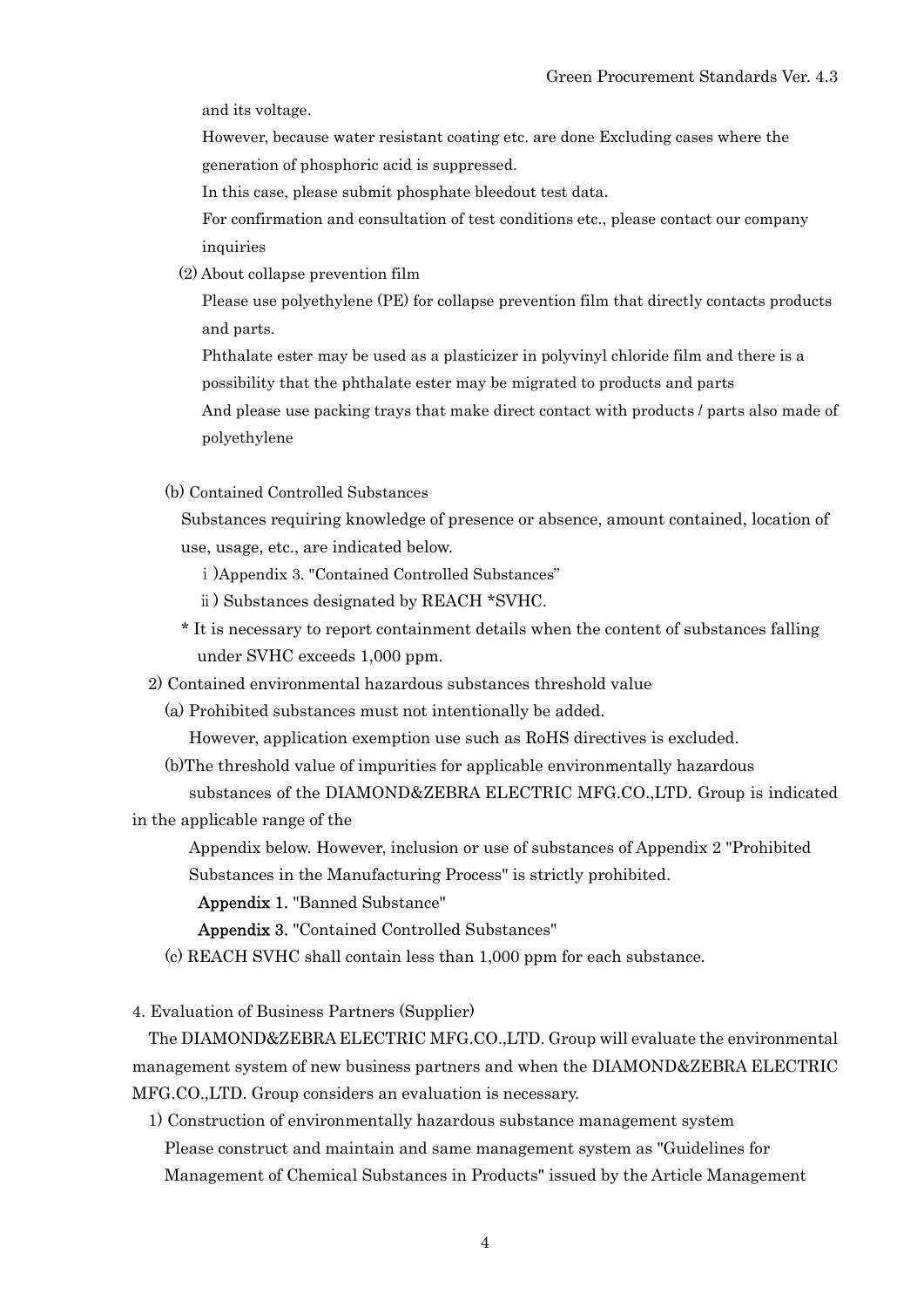Promotion Council (hereinafter referred to as JAMP).

 Additionally, please ask your subcontractors to also construct and maintain the management system in the same manner.

- These guidelines can be obtained from Section 7 of the JAMP website.
- 2) Evaluation procedure
	- (a) Self Evaluation

 For new business partners and when the DIAMOND&ZEBRA ELECTRIC MFG.CO.,LTD. Group determines it

 necessary, we will ask you to submit the self-assessment results based on Appendix 5 "Questionnaires about Chemical Substances Management System".

(b) Evaluation and Judgment

 Based on the self-assessment results submitted, evaluation and judgement to see the environmental management system of the business partners.

 If the DIAMOND&ZEBRA ELECTRIC MFG.CO.,LTD. Group Grove determines it necessary, on-site audit of the business partner will be conducted.

 The results of the evaluation and judgment will be notified to business partners (supplier).

5. Conflict Minerals

 We are promoting procurement activities that take into consideration social issues such as human rights and the environment, and the no use of 3TG (tantalum, tin, gold, tungsten). Even if your supplier sells it, you should avoid using 3TG and stop using the same materials and parts promptly when the use of conflicting minerals in materials and parts procured by your suppliers becomes clear. Please take the appropriate measures.

Also, please cooperate with our survey requests.

6. Request for Submission of Survey Data

Please submit the survey data at new employment and at 4M change (Materials, Manufacturing Method, Equipment and Personnel).

Additionally, we will also request it when the DIAMOND&ZEBRA ELECTRIC MFG.CO.,LTD. Group determines it necessary.

Various electronic data formats can be obtained from the DIAMOND ELECTRIC HOLDINGS CO.,LTD. website.

Please refer to **Appendix 6.** "How to Fill Out and Submit Documents" for how to fill out and submit various documents.

 Depending on our customer's request, we may ask you to provide information by individual request.

- 1) Regarding submission of "Inclusion Confirmation Form"
	- (a) Survey content

Confirmation of presence or absence, amount contained, ratio of content, location of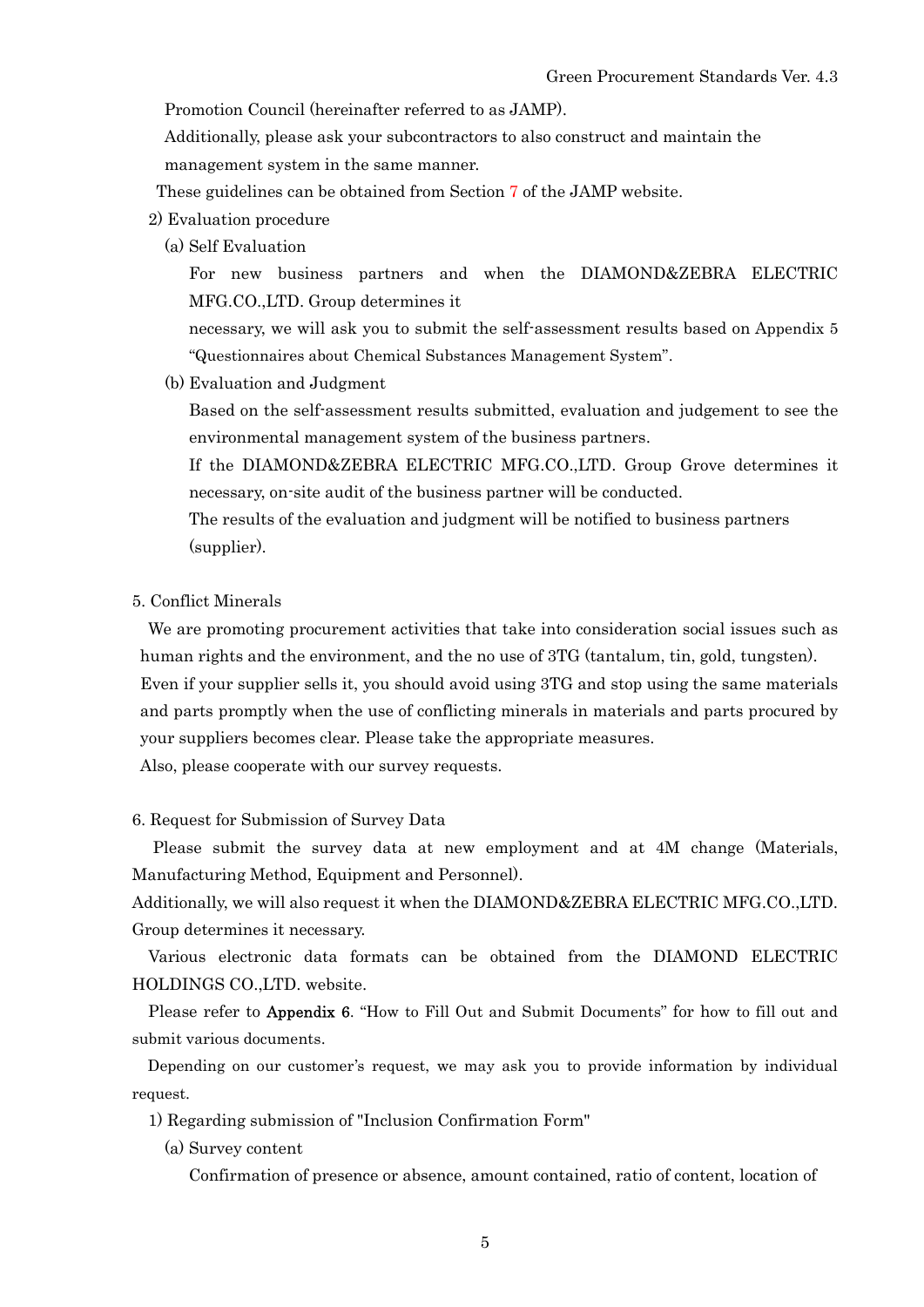inclusion, and usage, etc.

(b) Answering method

 Please fill in and submit Appendix 7. "Inclusion Confirmation Form" for your answers.

2) Regarding submission of " Cirtificate of Non-use "

(a) Cirtificate content

It is to assure use and inclusion will not be done.

(b) Answering method

Please fill in Appendix 8. "Cirtificate of Non-use" and submit at the same the

"Inclusion Confirmation Form" and Section 6-4) "chemSHERPA" for your answers.

3) Regarding submission of "High Precision Analysis Data"

 This will be requested if the DIAMOND&ZEBRA ELECTRIC MFG.CO.,LTD. Group determines it necessary,

 The substances subject to analysis are RoHS 10 substances (Lead, Cadmium, Mercury, Hexavalent chromium, Polybrominated biphenyls (PBB), Polybrominated diphenil ethers (PBDE), Bis (2-ethylhexyl) phthalate(DEHP), Dibutyl phthalate(DBP),

Benzyl butyl phthalate(BBP), Diisobutyl phthalate(DIBP)

(a) Analysis data

 Please submit analytical data by a high precision analyzer or equivalent analyzer. Fluorescent X-ray analysis data analyzed that has been correlated with analysis results of a high precision analyzer is also acceptable.

 When there is more than one analysis data with one parts, please compile the analysis data for each part to in Appendix 9. "High Precision Analysis Data List". For high precision analysis, please use the following analyzer.

| Applicable Chemical Substance  | Analyzer                                  |
|--------------------------------|-------------------------------------------|
| Cadmium (Cd)                   | ICP Emission Spectroscopic Analyzer (ICP- |
| Lead $(Pb)$                    | AEP)                                      |
| Mercury (Hg)                   | ICP Mass Spectrometer (ICP-MS)            |
|                                | Atomic Absorption Spectroscopy (AAS)      |
|                                | Fluorescent X-ray Analyzer (XRF)          |
| Hexavalent chromium $(Cr 6+)$  | UV-Visible Spectrophotometer (UV-VIS)     |
|                                | Ion Chromatograph Analyzer (IC)           |
| Polybrominated biphenyl (PBB)  | Gas Chromatograph Mass Spectrometer       |
| Polybrominated diphenyl ethers | $(GC\text{-}MS)$                          |
| (PBDE)                         |                                           |
| Phthalic ester                 |                                           |
| (DEHP,DBP,BBP,DIBP)            |                                           |

(b) Elution volume analysis data

Analytical data on the elution volume of substances specified in ISO8124-3 and

EN1811 will be requested as necessary.

4) Submission of chemSHERPA (CI/AI)

Please submit chemSHERPA Data.

Please submit chemSHERPA CI data for Chemical substances and Mixtures and

chemSHERPA AI data for Article.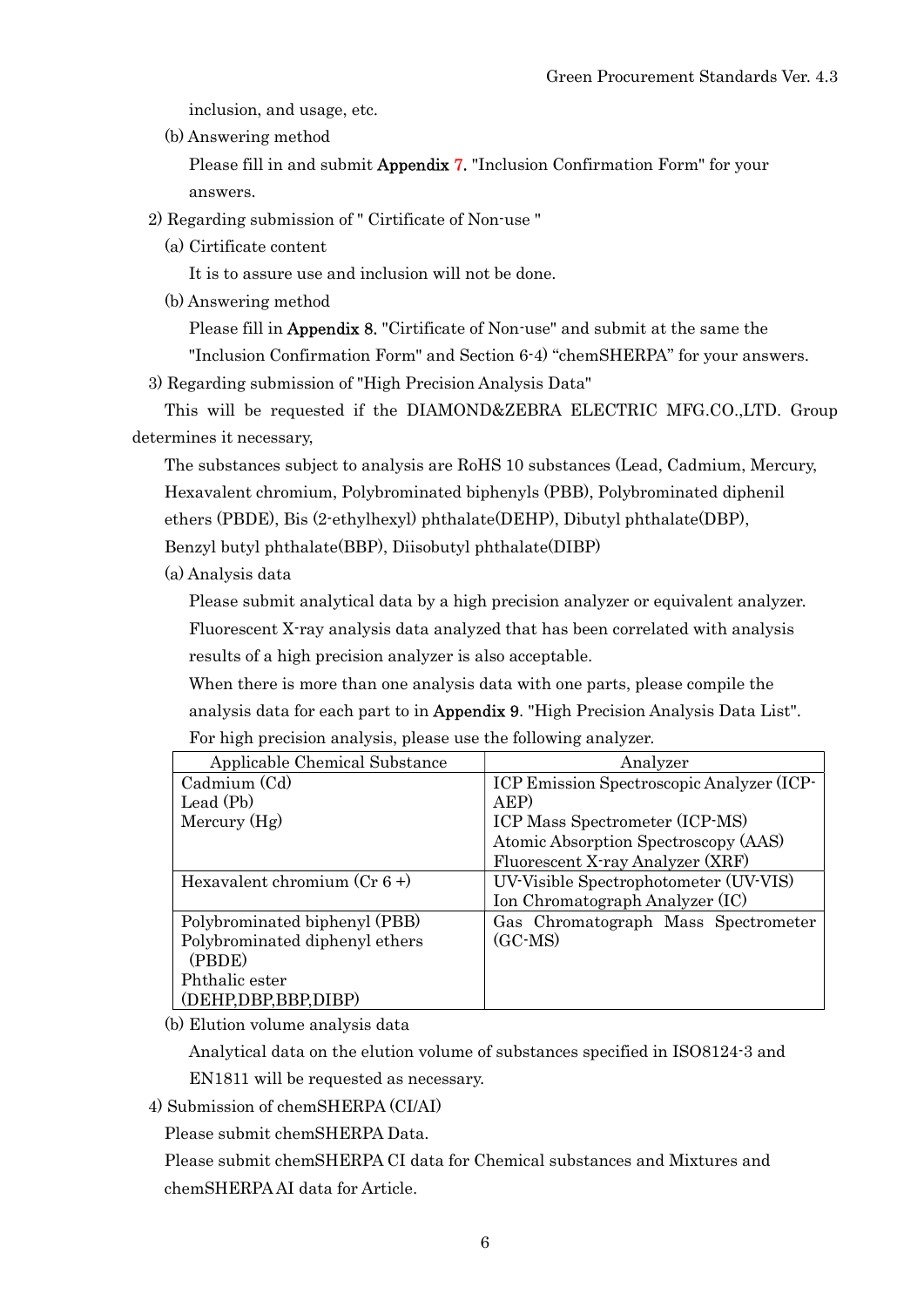chemSHERPA Tools and related documents can be downloaded from the URL of chemSHERPA in Section 7

- 7. Reference Website.
	- 1) Joint Article Management Promotion-consortium (JAMP) and chemSHERPA. Website: https://chemsherpa.net/
	- 2) Domestic VT62474

Website: http://www.vt62474.jp/

3) chemSHERPA

Website : https://cgensgeroa.net/

4) DIAMOND ELECTRIC HOLDINGS CO.,LTD.

Share the Supply Chain

URL : https://www.diaelec-hd.co.jp/manufacturing/supply-chain/

8.Inquiries

For inquiries regarding contents of these standards, please inquire below.

(Guide in general)

DIAMOND&ZEBRA ELECTRIC MFG.CO.,LTD.

Procurement Division

 (Technical contents etc.) DIAMOND&ZEBRA ELECTRIC MFG.CO.,LTD. Technical Division

## DIAMOND&ZEBRA ELECTRIC MFG.CO.,LTD.

Quality Assurance Division E-mail:green@zbr.co.jp